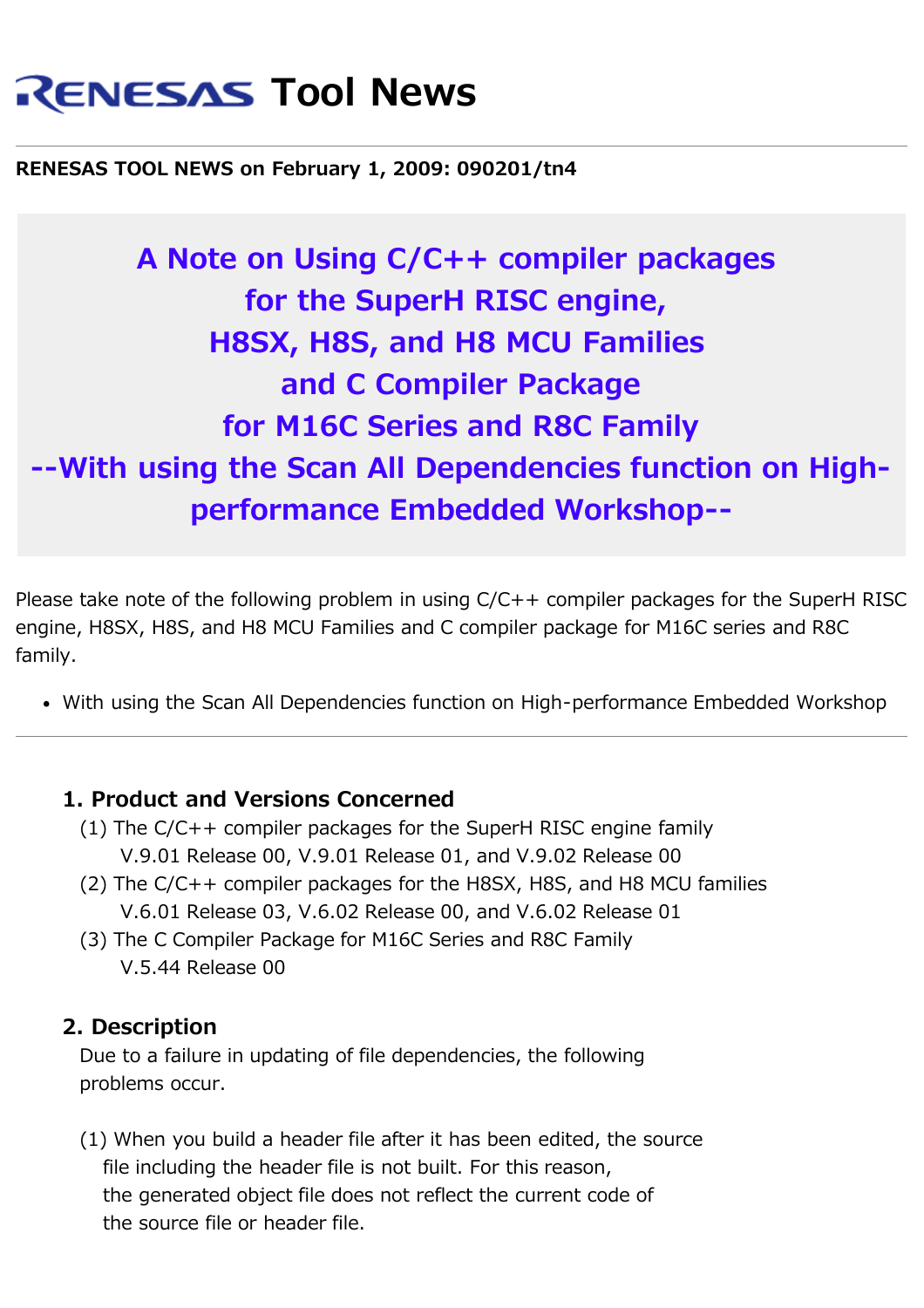(2) When you click on the [Configure View...] popup-menu option in the Workspace window to open the [Configure View] dialog box and select the [Show dependencies under each file] checkbox, the included header files are not shown under the corresponding source files.

# **3. Condition**

 Select [Build -> Renesas XXX Standard Toolchain] to open the [XXX Standard Toolchain] dialog box. If the [Support dependency scan of preprocessor statement] checkbox on the [Toolchain Option] tabbed page is off (default: off) and the source files registered with the project are in the structure shown in the following example, the problems occur when any of the user operations given in section 4, Timing, is attempted.

#### **File Structure Example:**

```
+-
a.c
      -
      +-
           a.h --- e.h
\| \cdot \|| + - b.h - - e.h|
+ -\overline{b}.c --- b.h --- e.h (Note)
```
#### **Description of File Structure:**

 In a project containing two or more levels of nesting of header files, a header file 'e.h' included by a source file 'a.c' is found multiple times (under a.h and b.h) while another source file 'b.c' includes 'b.h' that also includes 'e.h.'

 Note: When the [Show dependencies under each file] checkbox in the [Configure View] dialog box has been selected, this file is not shown.

#### **4. Timing**

Any of the following user operations triggers the problems.

- (1) When the [Disable automatic dependency scanning] checkbox has not been selected on the [Build] tabbed page of the [Options] dialog box;
	- Select [Build -> Update All Dependencies] to update dependencies.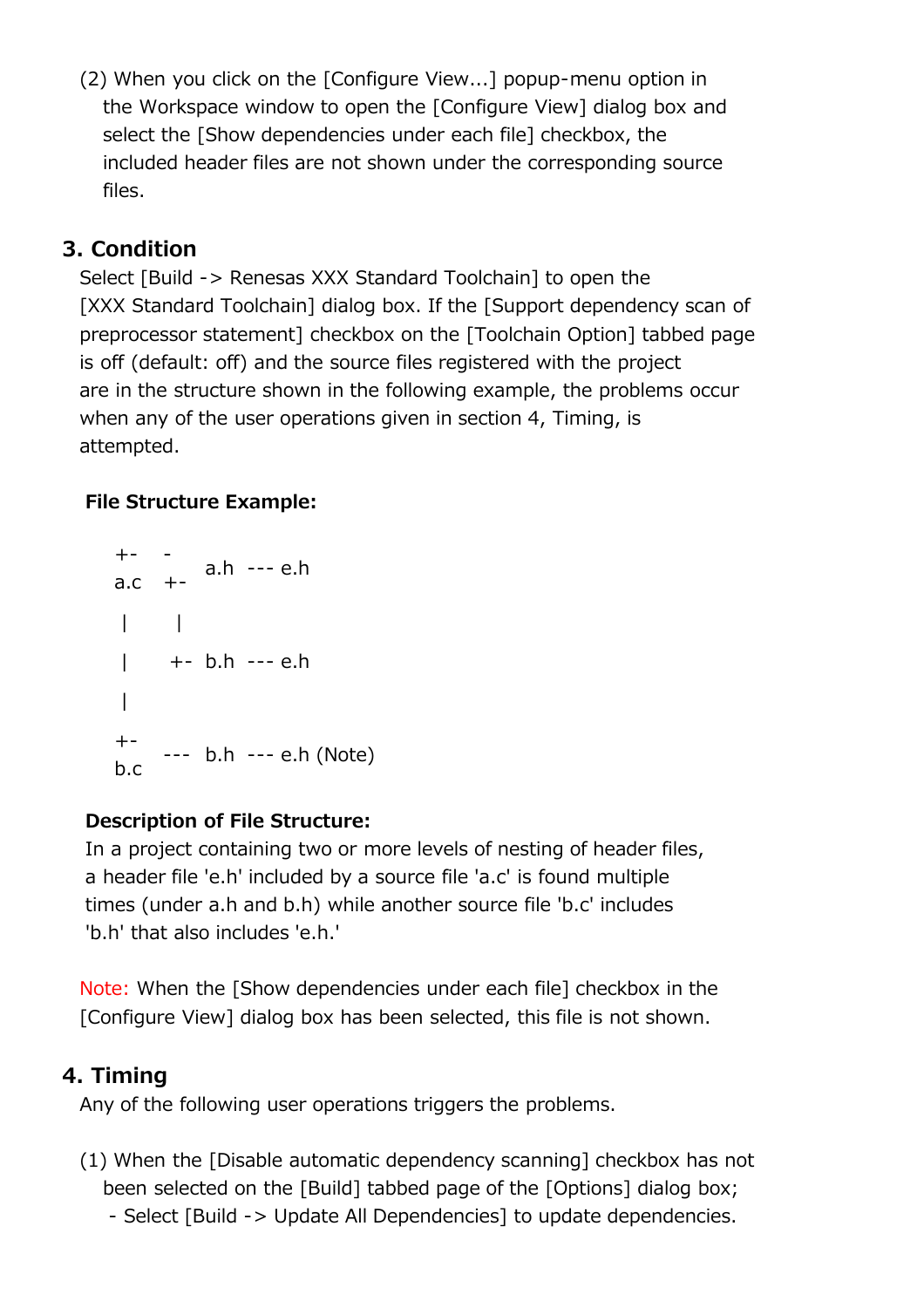- Build an edited file that has not been saved.
- Build an edited file immediately after it has been saved.
- (2) When the [Disable automatic dependency scanning] checkbox has been selected on the [Build] tabbed page of the [Options] dialog box, select [Yes] in the confirmation dialog box that appears to ask if you wish to update the file dependencies before executing the build.

Select the [Setup -> Options] to open the [Options] dialog box.

# **5. How to Prevent the Problems**

Download the HEW\_PATCH\_090201.zip file from here.

Then run the patch-program under the following procedure:

- (1) Decompress the downloaded file to a directory.
- (2) Execute the obtained PatchTool.exe file.
- (3) Check the Compiler Package checkbox which you want to update from the listed packages. If the patch-program can't find the selected compiler package on your PC, it displays a message and terminates.
- (4) The log message of update result is displayed when the updating procedure ended.
- (5) Click OK button to terminate the program.
- (6) If two or more High-performance Embedded Workshop are installed, execute again the method from (2) to (5) after switching the active High-performance Embedded Workshop by the Install Manager.

# **6. Permanent Resolution**

The problems will be resolved in the next version of compiler packages.

# **7. How to Check If the Problems Will Occur**

 Whether the problems occur or not depend on the structure of the project and user operations. Follow the one of procedures listed in section 7.1 and 7.2 to check if the problems will occur in the project you are using. This check is not necessary if you have used [Build All] because there is no problem with the generated object file.

### **7.1 Comparing Motorola-S files**

 Follow the procedures listed below to check if the object file has been created from the current source file.

- (1) Back up the files of the workspace (copy all of the files in the workspace to another directory).
- (2) Copy the workspace in the current directory (the original and the